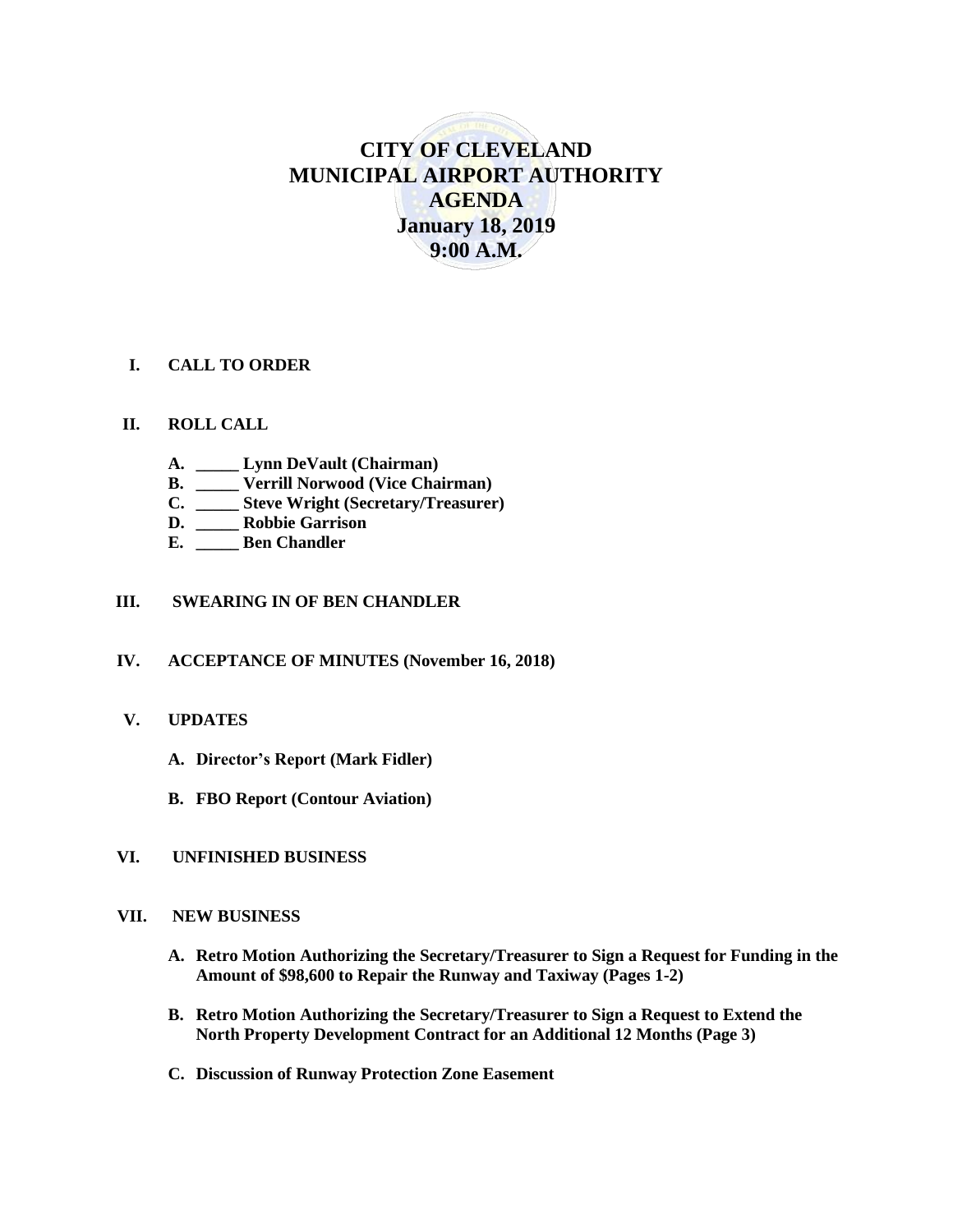#### **VIII. BOARD MEMBER REPORTS**

- **A. Lynn DeVault**
- **B. Verrill Norwood**
- **C. Steve Wright**
- **D. Robbie Garrison**
- **E. Ben Chandler**

#### **IX. ADJOURNMENT**

 **Next Scheduled Meeting – March 15, 2019**

#### **Informational Attachments:**

**Authority Attendance Log (Page 4) Payments (Page 5)**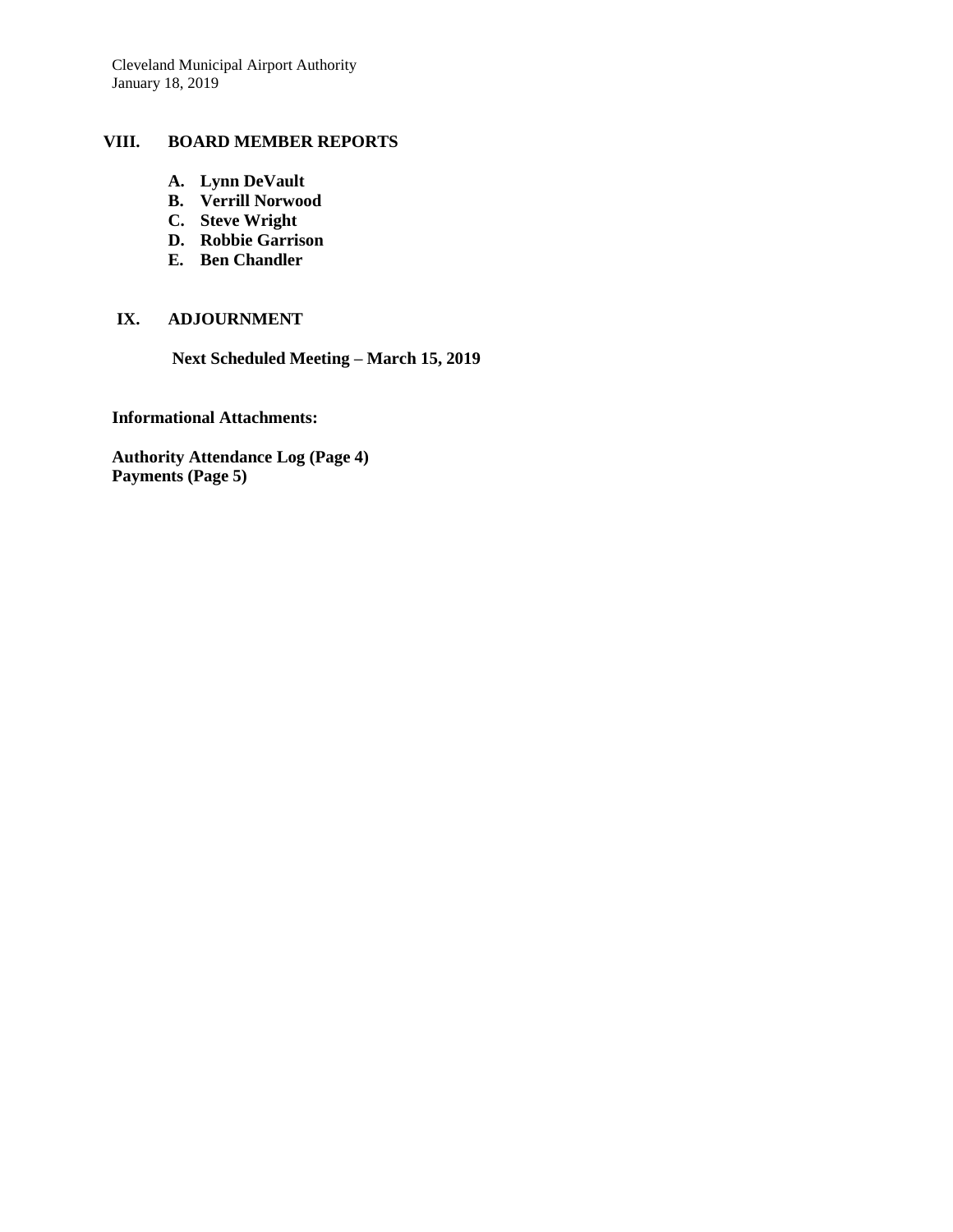

1

December 20, 2018

Michelle Frazier, Director TDOT Aeronautics Division 607 Hangar Lane, BIdg. 4219 Nashville, TN 37217

RE: Request for Funding for Runway and Taxiway Subsidence Repair

Dear Ms. Frazier,

Cleveland Municipal Airport Authority hereby requests financial assistance from the Tennessee Department of Transportation in the amount of \$98,600 (\$93,670 State and \$4,930 local) for a project at the Cleveland TN Regional Jetport. The requested project is for the following;

• Pavement settlement repair to runway and taxiway.

We have available the funds necessary for the local share of the repair project. I am authorized to provide additional information or assurances associated with this request.

Please let me know if you have any questions or need additional information.

sincerely,<br>September of Lynn De Vreutt

Lynn DeVault Chairman Cleveland Municipal Airport Authority

cc: mf, file.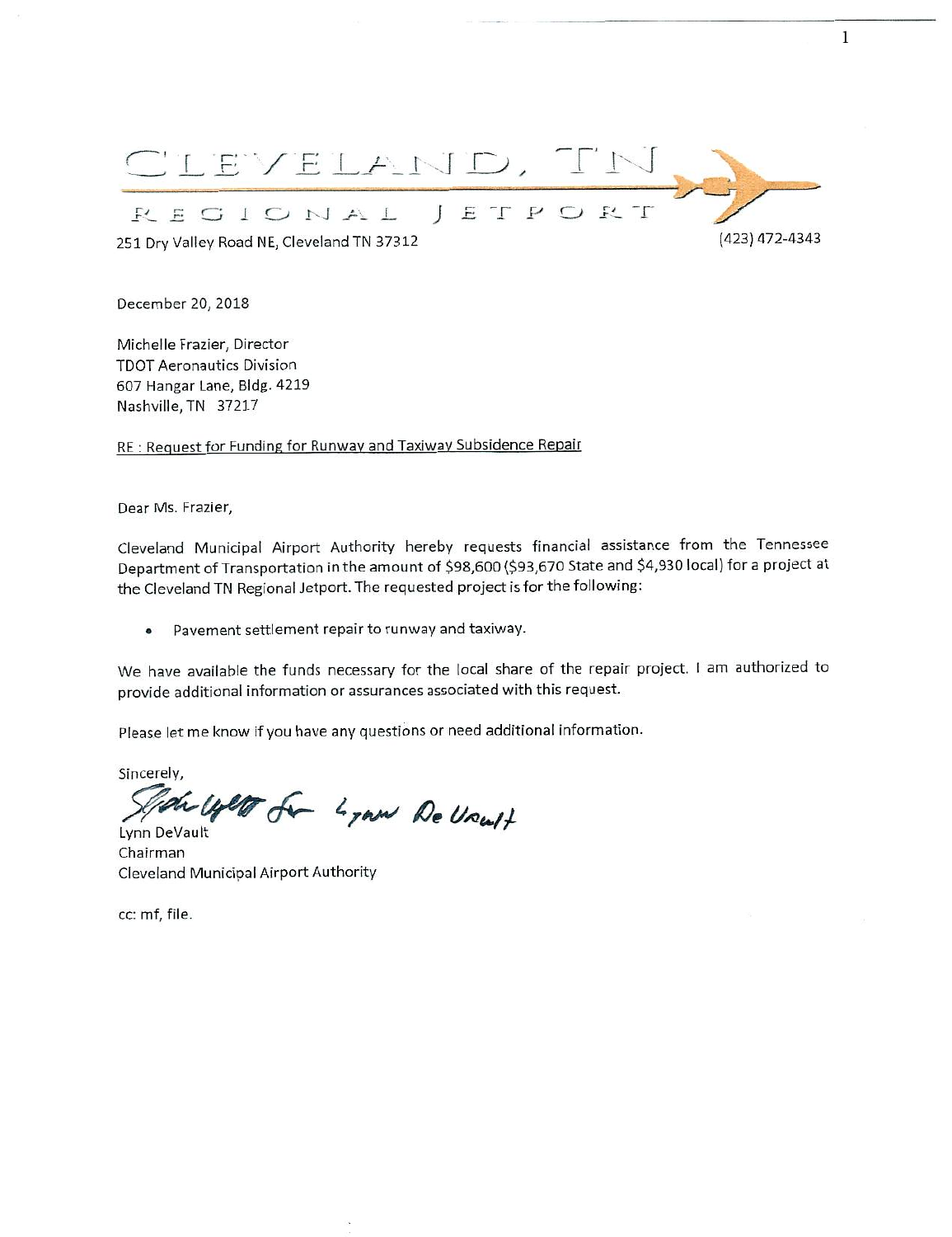|                               | <b>CLEVELAND REGIONAL JETPORT</b><br><b>CLEVELAND, TENNESSEE</b><br>PLANNING DESIGN<br>& CONSTRUCTION<br><b>CONSULTANTS</b><br>RUNWAY AND TAXIWAY SETTLEMENT SLAB LIFTING PROJECT |             |                              |                                           | <b>TAD No.: TBD</b><br>PDC #: 10434<br>DATE: 11/28/2018 |  |  |  |  |  |
|-------------------------------|-----------------------------------------------------------------------------------------------------------------------------------------------------------------------------------|-------------|------------------------------|-------------------------------------------|---------------------------------------------------------|--|--|--|--|--|
| <b>PRELIMINARY ESTIMATE</b>   |                                                                                                                                                                                   |             |                              |                                           |                                                         |  |  |  |  |  |
| <b>Item</b><br><b>Number</b>  | <b>Item Description</b>                                                                                                                                                           | <b>Unit</b> | Estimated<br><b>Quantity</b> | <b>Unit Price</b>                         | <b>Extended Total</b>                                   |  |  |  |  |  |
| <b>SCHEDULE OF QUANTITIES</b> |                                                                                                                                                                                   |             |                              |                                           |                                                         |  |  |  |  |  |
| 1                             | <b>MOBILIZATION</b>                                                                                                                                                               | LS          |                              | \$10,000.00                               | \$10,000.00                                             |  |  |  |  |  |
| $\overline{2}$                | <b>SAFETY DEVICES</b>                                                                                                                                                             | LS          |                              | \$3,500.00                                | \$3,500.00                                              |  |  |  |  |  |
| 3                             | <b>SLAB LIFTING (HIGH DENSITY FOAM)</b>                                                                                                                                           | <b>LS</b>   |                              | \$42,000.00                               | \$42,000.00                                             |  |  |  |  |  |
| 4                             | <b>SURVEY AND LAYOUT</b>                                                                                                                                                          | <b>LS</b>   |                              | \$2,500.00                                | \$2,500.00                                              |  |  |  |  |  |
| 5                             | DRAINAGE STRUCTURE INLET REPAIR                                                                                                                                                   | <b>LS</b>   |                              | \$10,000.00                               | \$10,000.00                                             |  |  |  |  |  |
|                               | <b>SUB-TOTAL</b><br><b>ENGINEERING</b><br>TOTAL                                                                                                                                   |             |                              | \$68,000.00<br>\$30,600.00<br>\$98,600.00 |                                                         |  |  |  |  |  |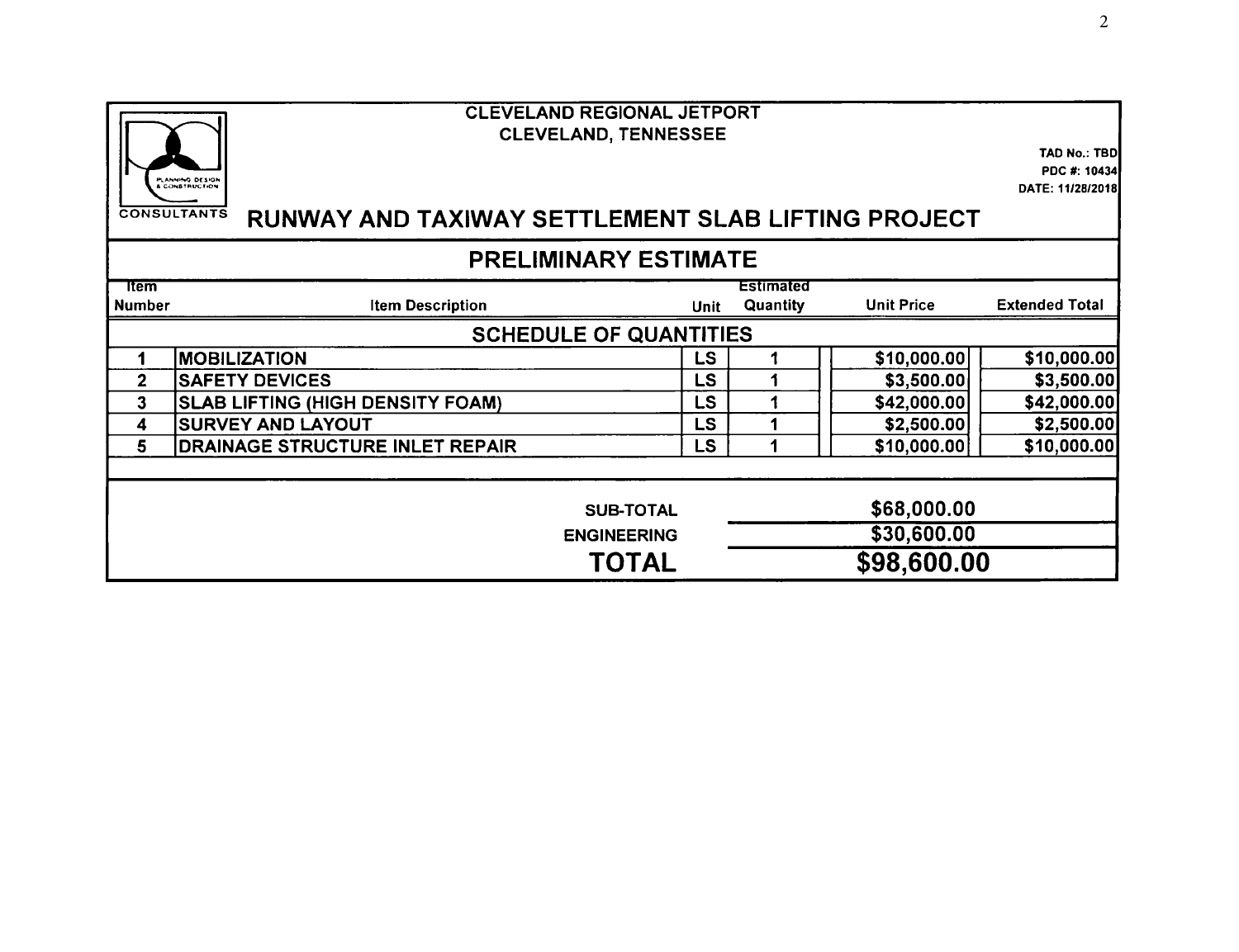1 1 1 1 1 1 1 I'- II C-V I L J E T P O R T 2S1 Dry Valley Road NE, Oeveland TN 37312 (423) 472-4343

8 January, 2019

Ms. Michelle Frazier, Director Tennessee Department of Transportation Aeronautics Division P. O. Box 17326 Nashville, Tennessee 37217

Dear Ms. Frazier:

The Cleveland Municipal Airport Authority hereby requests an extension of 12 months for a current contract that expires on March 1, 2019 with the Department of Transportation. The requested time extension is for the following project.

North Property Development TAD Project Number 06-55S-0165-18 TAD Contract NumberAERO-18-230-00

An amendment request will be uploaded into Blackcat under the above reference project.

I am authorized to provide additional information or assurances associated with this request.

Please let me know If you have any questions or need additional information.

Sincerely (Well) A April DeVault

Lynn DeVault, Chariman Cleveland Municipal Airport Authority

CC: File, MF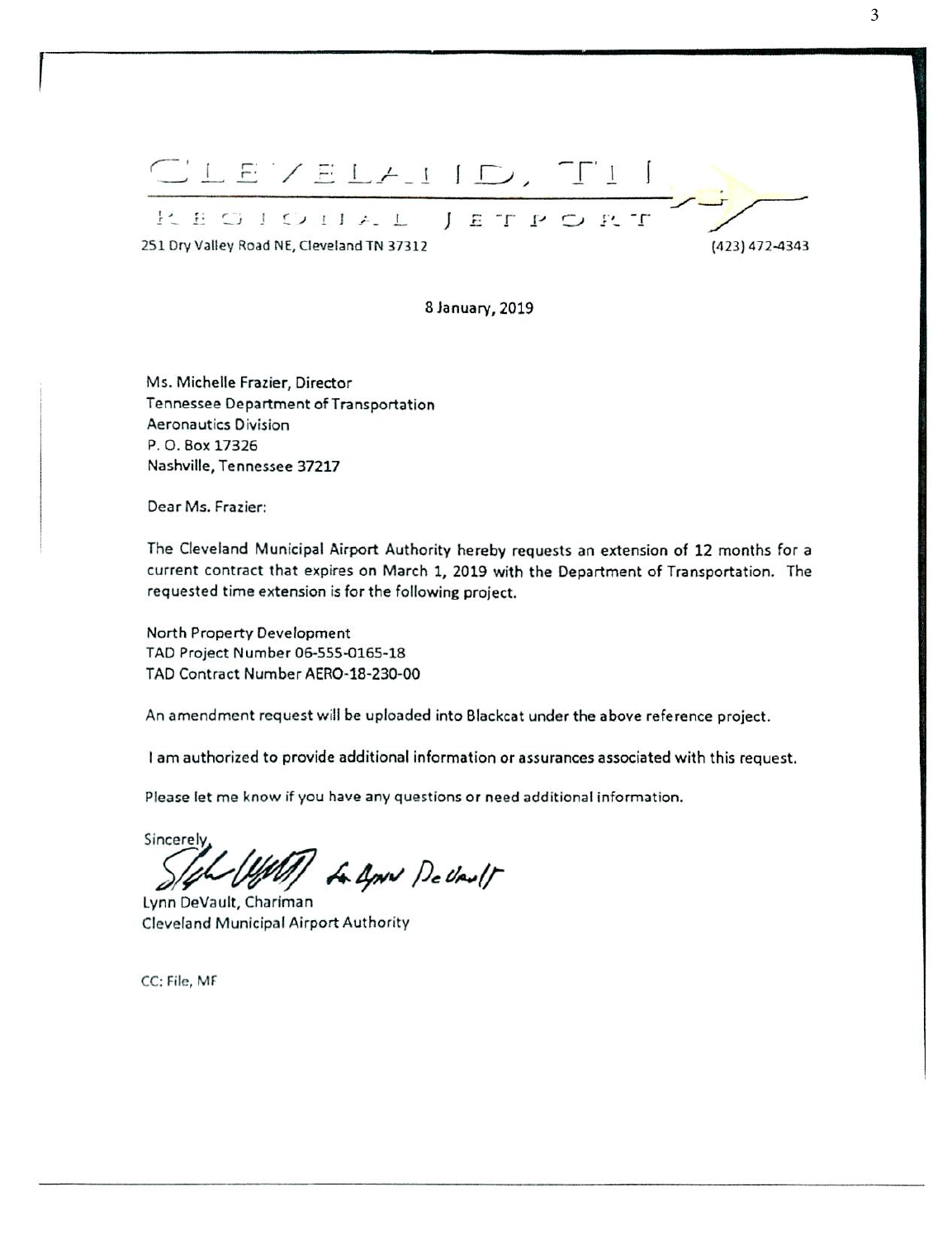| 2018     | Location            | Lynn<br><b>DeVault</b> | <b>Verrill</b><br>Norwood | <b>Steve</b><br>Wright | <b>Ben</b><br><b>Chandler</b> | <b>Robbie</b><br><b>Garrison</b> | Lou Patten     |
|----------|---------------------|------------------------|---------------------------|------------------------|-------------------------------|----------------------------------|----------------|
| 01/26/18 | <b>Council Room</b> | P                      | P                         | P                      |                               | P                                | A              |
| 03/16/18 | <b>CANCELLED</b>    | ۰                      | $\blacksquare$            | $\blacksquare$         |                               | $\qquad \qquad \blacksquare$     | ٠              |
| 05/18/18 | <b>CANCELLED</b>    | -                      | $\blacksquare$            | $\blacksquare$         |                               | $\qquad \qquad \blacksquare$     |                |
| 07/20/18 | <b>CANCELLED</b>    | $\blacksquare$         | $\blacksquare$            | $\blacksquare$         |                               | $\overline{\phantom{a}}$         | $\blacksquare$ |
| 09/21/18 | <b>Council Room</b> | P                      | A                         | P                      | P                             | P                                | P              |
| 11/16/18 | <b>Jetport</b>      | P                      | P                         | P                      | P                             | P                                |                |
|          |                     |                        |                           |                        |                               |                                  |                |
|          |                     |                        |                           |                        |                               |                                  |                |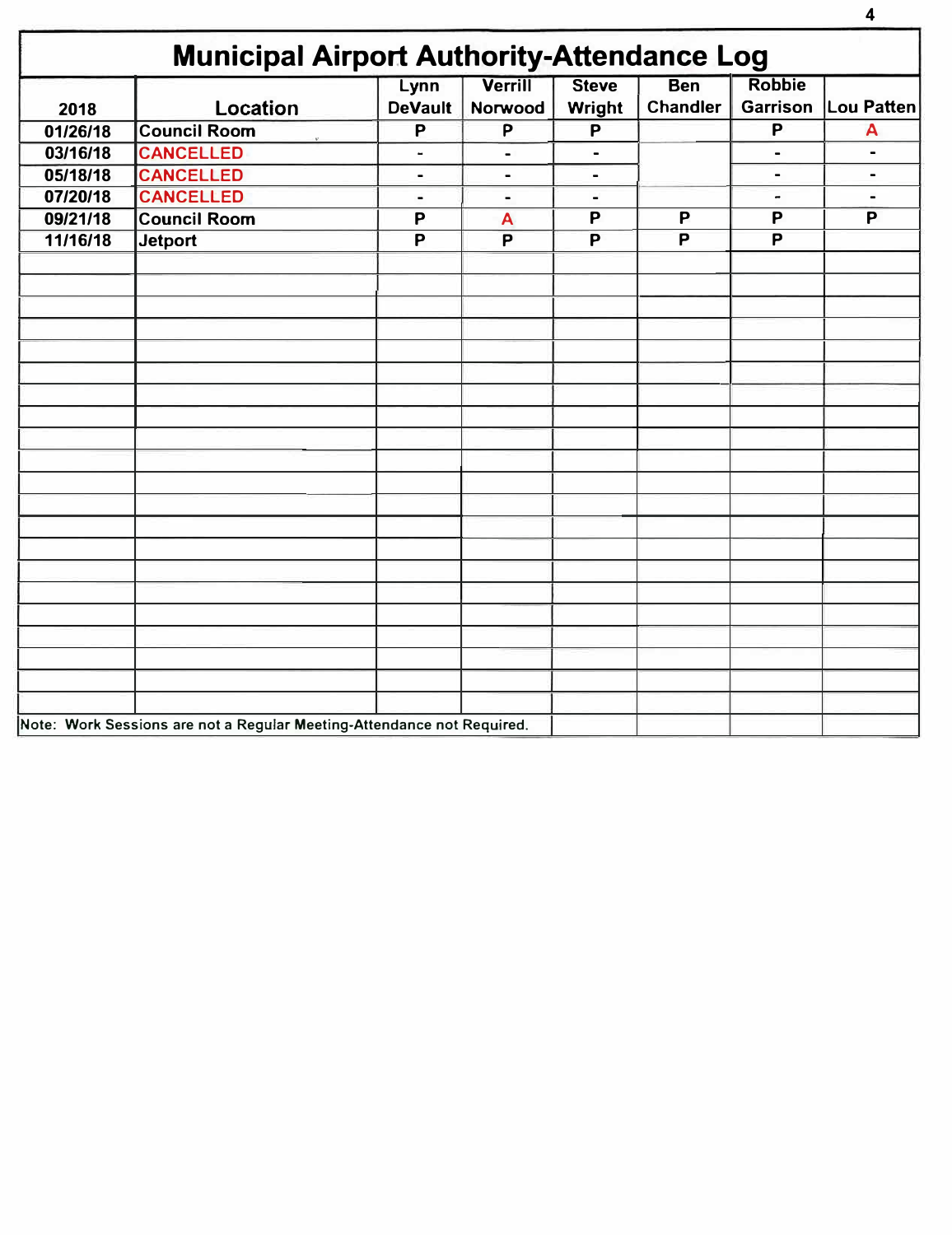RP5040GL

| ¥.<br>Date: 1/10/2019                       |  |                               |                  | City of Cleveland                                                                                              |                                    |                                                  | Page:            |  |  |
|---------------------------------------------|--|-------------------------------|------------------|----------------------------------------------------------------------------------------------------------------|------------------------------------|--------------------------------------------------|------------------|--|--|
|                                             |  |                               |                  |                                                                                                                |                                    |                                                  |                  |  |  |
| Time: 14:52<br>GL6640                       |  |                               |                  | Account Analysis                                                                                               |                                    |                                                  | Id:              |  |  |
| December 2018<br>User: CHRISTY              |  |                               |                  |                                                                                                                |                                    |                                                  |                  |  |  |
| Fund: 322-CAPITAL IMPROVEMENTS PROGRAM FUND |  |                               |                  |                                                                                                                |                                    |                                                  |                  |  |  |
| --Packet--                                  |  |                               |                  | ---Date--- Reference Check# Type ---------Description--------- -----Debit----- -----Credit---- ----Balance---- |                                    |                                                  |                  |  |  |
| 5<br>52500-934                              |  |                               |                  | CLEVELAND REGIONAL JETPORT ALP & EXHIBIT A                                                                     |                                    |                                                  |                  |  |  |
| 11/28/2018 10433-4<br>$12/17/2018$ 10433-5  |  | 67648<br>67840                | CD.<br>CD.       | Beginning Balance<br>PDC CONSULTANTS, LLC<br>PDC CONSULTANTS, LLC<br>Ending Balance                            | 16,700.00<br>6,680.00<br>23,380.00 | 48,250.00<br>64,950.00<br>71,630.00<br>71,630.00 | CD4890<br>CD4902 |  |  |
| 52500-954                                   |  |                               |                  | CLEVELAND REGIONAL JETPORT<br>RUNWAY EXT CONSTRUCTION                                                          |                                    |                                                  |                  |  |  |
| 11/28/2018 10430-12<br>12/19/2018 10430-13  |  | 67648<br>67860                | <b>CD</b><br>CD. | Beginning Balance<br>PDC CONSULTANTS, LLC<br>PDC CONSULTANTS, LLC<br>Ending Balance                            | 3,968.00<br>7,367.00<br>11,335.00  | 5,500.00<br>9,468.00<br>16,835.00<br>16,835.00   | CD4890<br>CD4903 |  |  |
| 52500-955                                   |  | N PROPERTY DEVELOPMENT-DESIGN |                  |                                                                                                                |                                    |                                                  |                  |  |  |
| 12/04/2018 10432-4                          |  | 67709                         | CD.              | Beginning Balance<br>PDC CONSULTANTS, LLC<br>Ending Balance                                                    | 7,788.00<br>7,788.00               | 5,540.00<br>13,328.00<br>13,328.00               | CD4894           |  |  |

 $\overline{\phantom{a}}$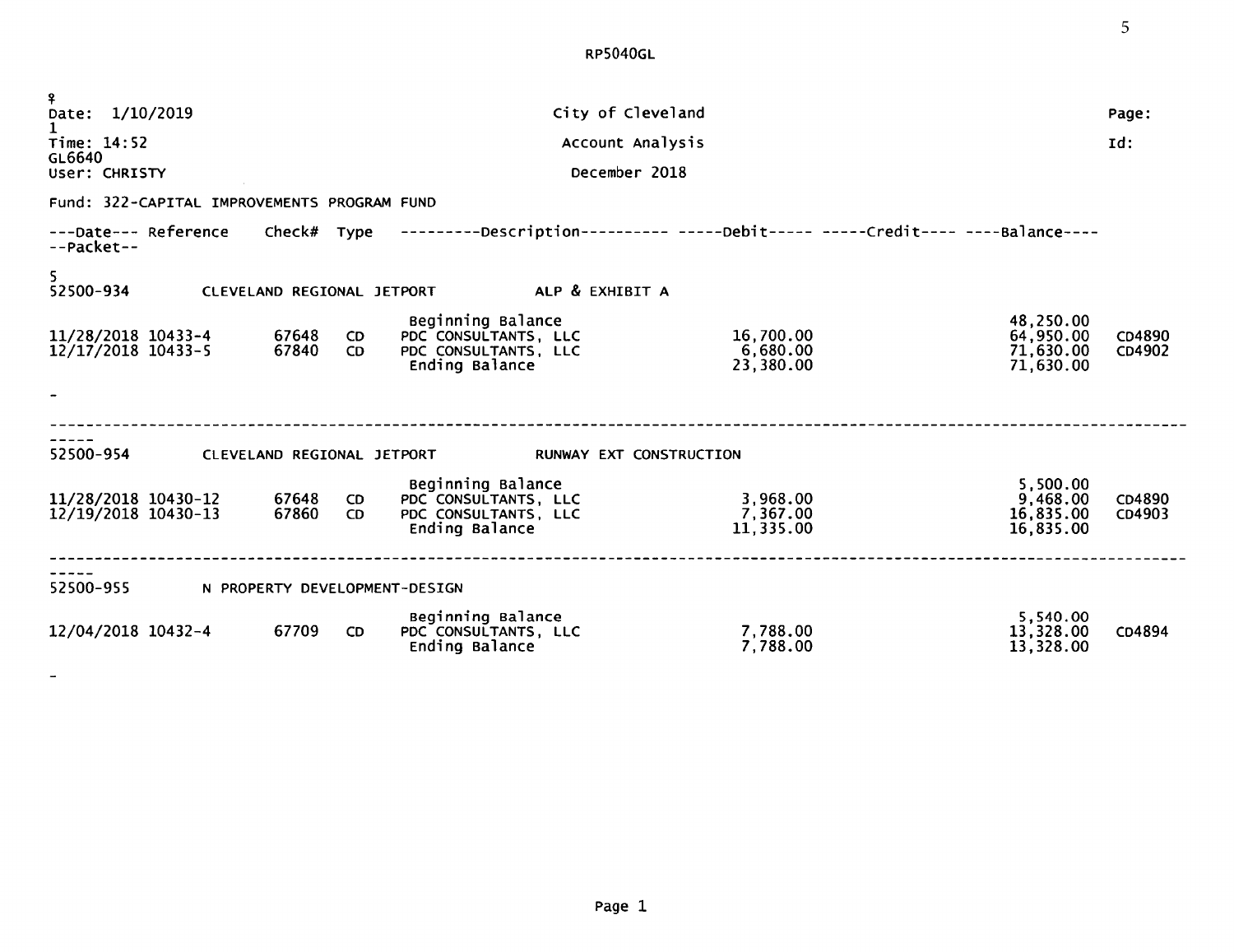### **M I N U T E S CITY OF CLEVELAND MUNICIPAL AIRPORT AUTHORITY November 16, 2018 9:00 A.M.**



**Be it recorded that the Cleveland Municipal Airport Authority met in a regular session on Friday, November 16, 2018, at 9:00 a.m. at the Cleveland Regional Jetport.**

**MEMBERS PRESENT**: Lynn DeVault, Steve Wright, Verrill Norwood, Ben Chandler and Robbie Garrison

### **MEMBERS ABSENT:** None

**CITY STAFF:** Beverley Lindsey (Assistant to the City Manager), Mark Fidler (Airport Manager), Kristi Powers (Support Services Manager), Joe Fivas (City Manager) and Renea Brown (Recording Secretary)

**FBO STAFF**: Cheryl Balazi

**CONSULTANTS:** None

**GUESTS**: None

### **MEDIA**:

### **CALL TO ORDER**

The meeting was called to order by the Chairman, Lynn DeVault, at 9:02 a.m.

### **ROLL CALL**

Chairman DeVault called the roll and is recorded above as Members Present. Robbie Garrison arrived at 9:07 a.m.

### **ACCEPTANCE OF MINUTES**

**Chairman DeVault called for a motion to accept the minutes from the September 21, 2018, meeting. Verrill Norwood so moved, seconded by Steve Wright and was unanimously passed.** 

### **ELECTION OF OFFICERS**

Steve Wright made a motion to retain the existing officers, seconded by Ben Chandler and was unanimously passed.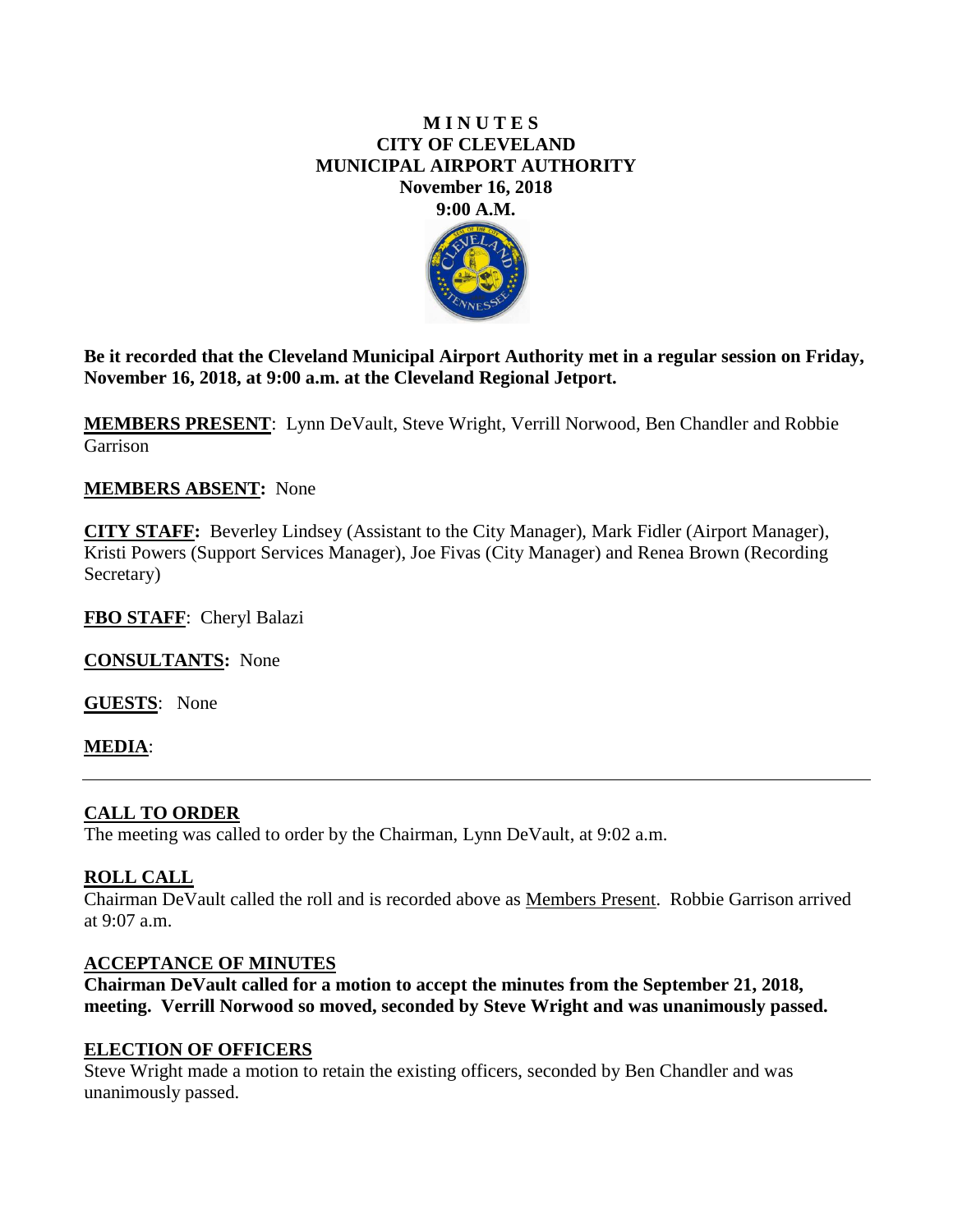### **UPDATES**

Director's Report RPZ

In October, the FAA determined they found no incompatible land use issues associated with the RPZ that would present hazard to occupants or structures thereon; there are no occupants or structures on the land. They suggested the Authority continue efforts to secure the property from the Moore's. The current zoning is adequate, but they would like to see language referencing RPZs specifically. The Authority agrees to continue to secure the property and will put up signage warning vehicles along Lynn DeVault Parkway of proximity to overflying aircraft. The Authority will also assume financial responsibility should the FAA determine in the future that displaced thresholds are once again required.

Currently, he and PDC are researching zoning language for alternatives to the current language.

Yesterday, Central Seal Painting began removing the current runway markings. Guardian Electric is trenching for the new electric cables to support the PAPI's; as well as, preparing concrete pads for the REIL and PAPI lights. Runway threshold and side marking work is also underway.

Upon completion, the NOTAM's for runway closure will be removed and the Instrument Approach Procedures, currently listed as not authorized, will be authorized. At that time, we will have valid procedures for both runways utilizing the full length of the runway.

Chairman DeVault noted she was concerned about the April deadline given by the FAA. The likelihood of securing the property is slim, but we agreed to keep trying. The zoning needs to be secured by April or maybe we could possibly get some relief with the date. It should not be as difficult this time around.

She also didn't understand why Mark was so concerned with the timing of this and getting the instrument approaches back. Mark explained the FAA publication date was November  $8<sup>th</sup>$  for approach procedures. Currently, we don't have valid approach procedures for Runway 21; without that, we lose significant capabilities at the Jetport. For us to have those valid procedures, we have to have this work completed.

As of now, we are published; there is just a NOTAM saying you can't use them.

# Director's Report

# Preston/Luken Hangar Update

Additional concrete was poured on the 14<sup>th</sup> for the hangar section of the slab. Concrete for the office section has yet to be poured. Mr. Preston modified the building plan recently, which required changes to the foundation layout, causing an additional delay. Additionally, their request for parking on the runway was denied. It blocked visual from the downstairs area.

# FBO Report

Cheryl reported:

- Fuel sales are stable the last couple of months. The weather has not cooperated through the summer months; it has been very rainy and wet.
- They have partnered with the AOPA (Aircraft Owner & Pilot Association) and the Rusty Pilots Program. This will take place tomorrow morning with possibly eighteen coming in. This is a great opportunity to get pilots back in the air.
- The Pancake Breakfast will still happen tomorrow. They will be providing breakfast for the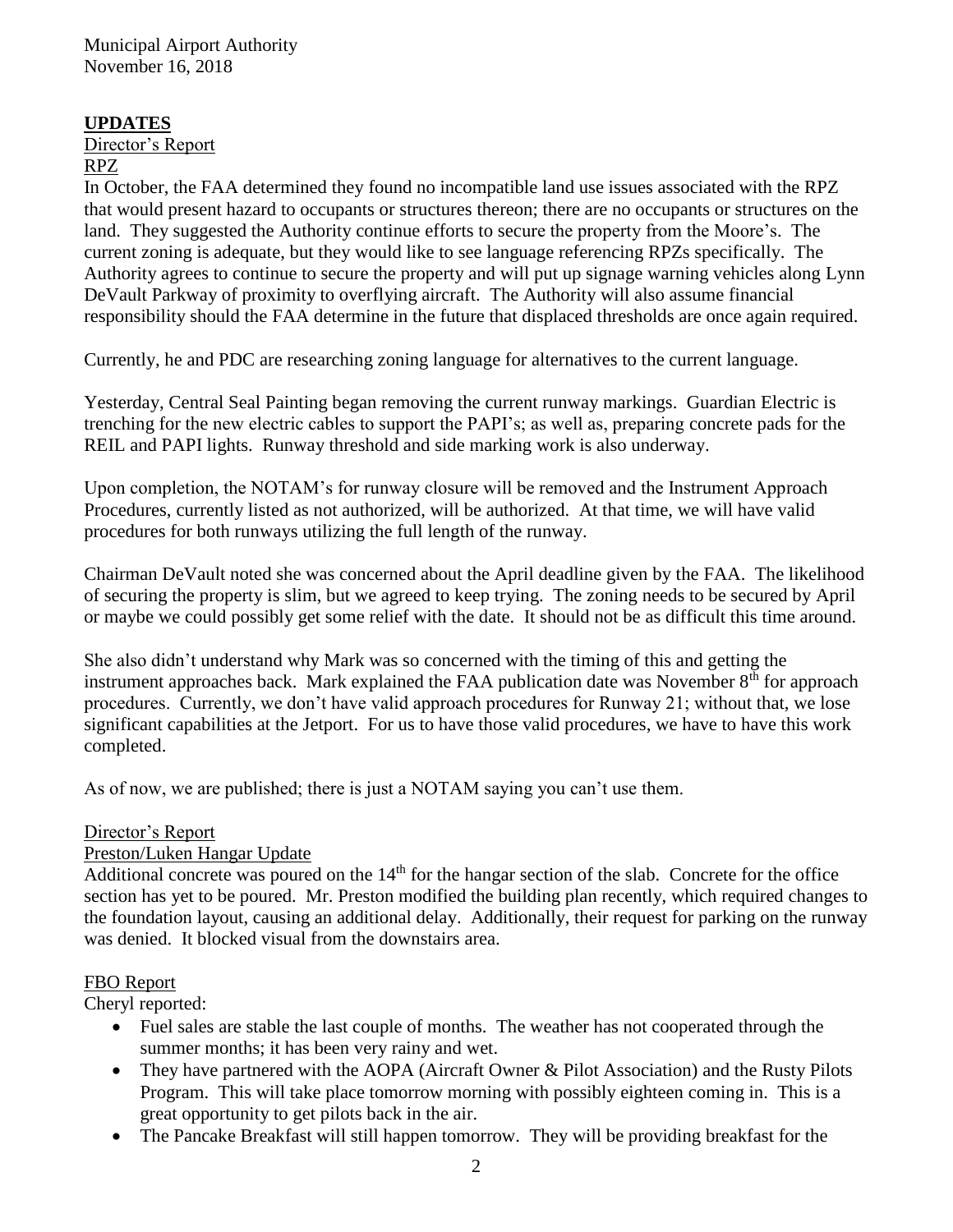Rusty Pilots attendees along with anyone else who walks in.

# **UNFINISHED BUSINESS**

Discussion - Voice of Evangelism Fuel Flowage Fee

Chairman DeVault announced that Mayor Brooks spoke to the chief financial officer who was very dismayed about the nonpayment and immediately paid. He asked that he be billed directly in the future. As of now, this matter is considered closed.

### **NEW BUSINESS**

(A) Retro Motion Authorizing the Chairman to Sign Hinkle Contracting Change Order #1 in the Amount of \$5,633.09 for the Adjustment of As Built Quantities for the Runway Extension Project

(B) Retro Motion Authorizing the Chairman to Sign PDC Addendum #2 in the Amount of \$6,153.00 for Professional Services in include Remarking and Lighting for the Runway Extension Project

**Chairman DeVault called for a retro motion to approve both items A and B. Verrill Norwood so moved, seconded by Steve Wright and was unanimously passed.**

**Chairman DeVault called for a motion to approve Hinkle Contracting Change Order #2 in the amount of \$134,847.70. This includes items to remark and reconfigure the lights for the runway extension after approval from FAA and TAD**. **Verrill Norwood so moved, seconded by Steve Wright and was unanimously passed.** 

**BOARD MEMBER REPORTS Lynn DeVault** – None

**Verrill Norwood** – None

**Steve Wright –** I want to express what an asset Cheryl is. She called me the other night and wanted to know if I wanted to put our planes back in the hangar because we had been doing some work. They had been setting out, and it was going to rain. Thank you for looking out for us.

**Robbie Garrison –** None

**Ben Chandler –** I'm happy to be a part of this body and look forward to the next five years.

### **Adjournment**

The next monthly meeting is January  $18<sup>th</sup>$  at 9:00 a.m. Since there was no further discussion, Chairman DeVault adjourned the meeting at 9:22 a.m.

Respectfully submitted,

Renea Brown, Recording Secretary